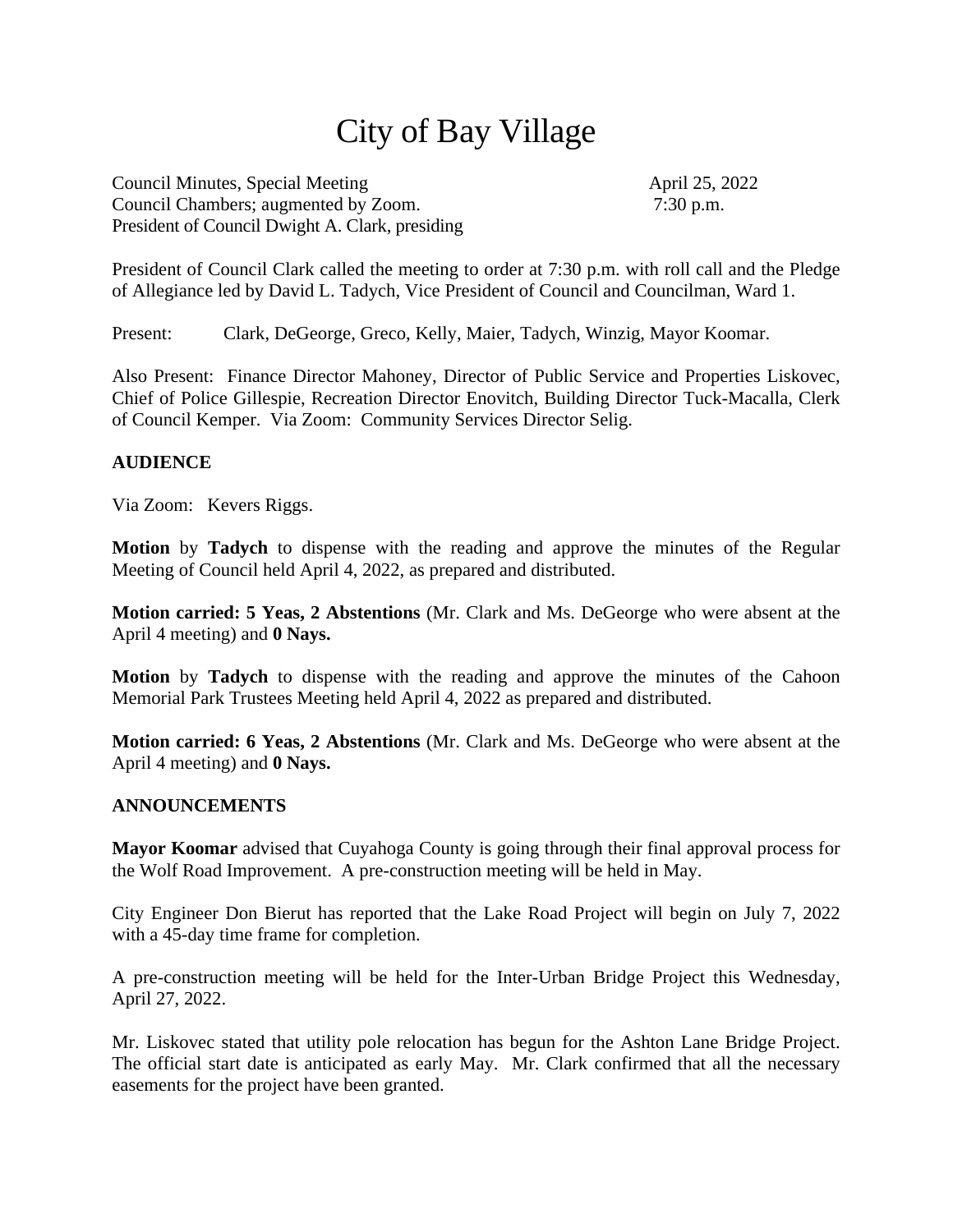Recreation Director Enovitch reported that the swimming pool has been readied to be filled following the plastering and caulking operation.

Building Director Tuck-Macalla stated that permits have been issued for the construction of the final two homes at the Bay Creek Development. A final inspection of the new library interior will be conducted on Tuesday.

Mayor Koomar noted the installation of two electric charging stations at the new library. This will be a good service for residents with electric vehicles.

All of the properties that are built at the Liberty Development site on Wolf Road have been sold. The last two properties will be constructed with one buyer assured. In late fall or early spring the landscaping of the properties will be completed.

**Mr. Kelly** asked about the pre-construction meeting for the Wolf Road Project. Mr. Liskovec stated that utility representatives are present at the meeting, as well as the county and city representatives, along with the contractor for the project. The Ohio Department of Transportation (ODOT) goes over the paper work for the project, highlighting the data for all present. Additional terms and considerations are reviewed, as well as the logistics for staging of equipment. Pre-construction meetings for ODOT projects are held at district headquarters.

Mr. Kelly asked if the meeting is public and members of Council can attend. Mr. Liskovec will check and get back to Mr. Kelly.

**Mr. Kelly** asked Director of Public Service and Properties to comment on the agenda item of the confirmation of the appointment by Mayor Koomar of Leo Mahoney to the Tree Commission for a three year term expiring January 1, 2025.

**Mr. Liskovec** stated that Mr. Mahoney was formerly a member of the Tree Commission, serving as Chairman at one point. Mr. Mahoney has a horticulture related degree, well suited to meet the needs of the Tree Commission.

**Motion** by **Mr. Kelly** to confirm the appointment by Mayor Koomar of Leo Mahoney to the Tree Commission for a three year term expiring January 1, 2025. Mr. Tadych noted that Mr. Mahoney wanted to be present this evening, but due to family commitments was unable to do so and was assured by Mr. Tadych that his presence was not required for the confirmation of his appointment.

# **Motion carried 7-0.**

Mr. Kelly thanked Councilwoman Maier for reviewing the following submerged land ordinances during the earlier committee meeting this evening due to Mr. Kelly's excused late arrival. He noted that these pieces of legislation are all related to the Special Improvement District and the efforts to prevent erosion along the lake shore.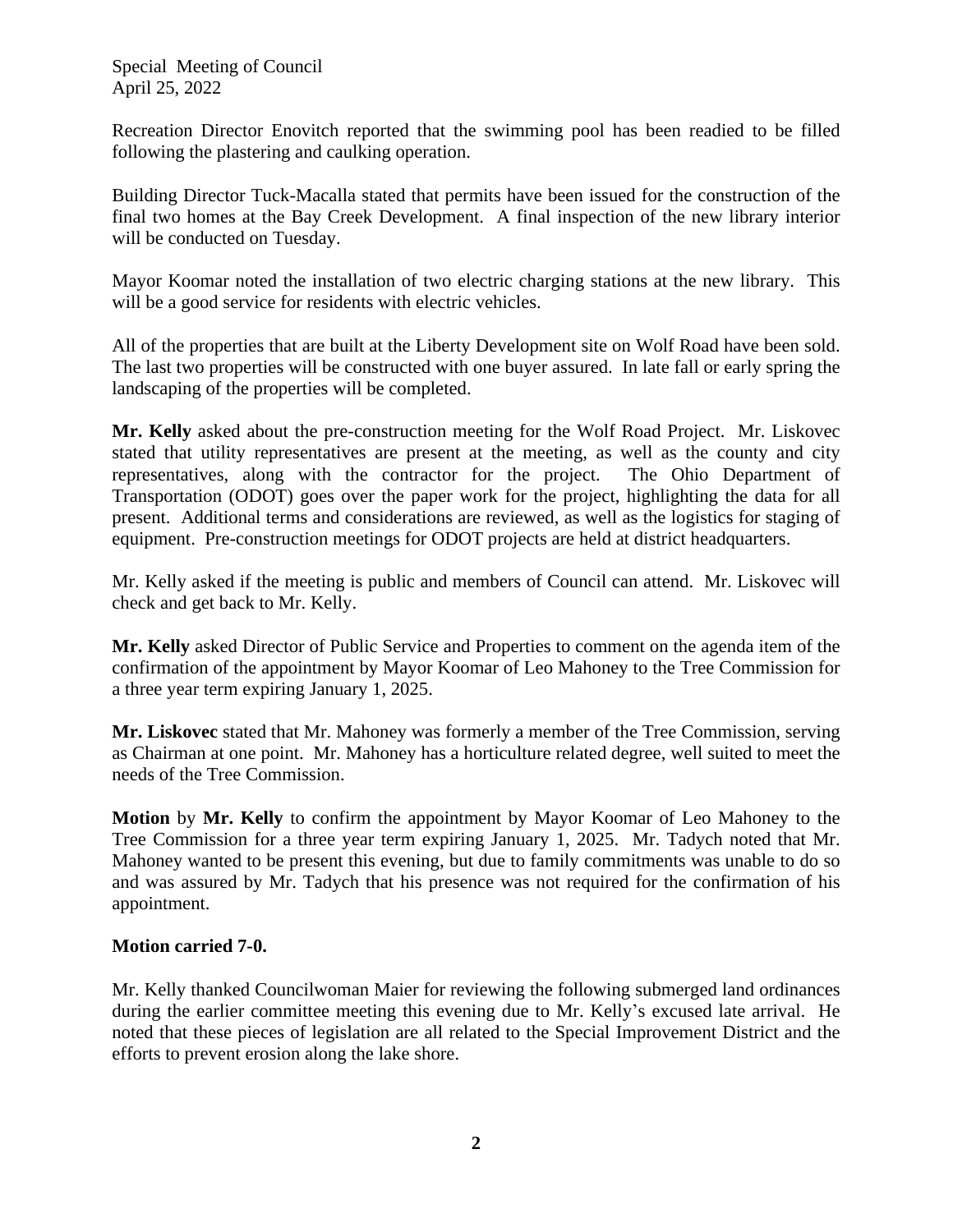**Mr. Kelly** introduced and read, by title only, **Resolution No. 22-36** approving use by David A. and Kelly D. Campbell of submerged lands of Lake Erie for shoreline improvements, and declaring an emergency, and moved for adoption.

There being no further discussion, Mr. Clark called for a vote on the motion for adoption of Resolution No. 22-36.

 Roll call on Suspension of Charter Rules: Yeas- Clark, DeGeorge, Greco, Kelly, Maier, Tadych, Winzig. Nays – None. Roll call on Suspension of Council Rules: Yeas- Clark, DeGeorge, Greco, Kelly, Maier, Tadych, Winzig, Nays – None. Roll call on Inclusion of the Emergency Clause: Yeas- Clark, DeGeorge, Greco, Kelly, Maier, Tadych, Winzig. Nays – None. Roll call on Adoption: Yeas- Clark, DeGeorge, Greco, Kelly, Maier, Tadych, Winzig. Nays- None.

Ms. Kemper announced adoption of Resolution No. 22-36, an emergency measure, by a vote of 7-0.

**Mr. Kelly** introduced and read, by title only**, Resolution No. 22-37** approving use by Gina M. Crawford, Trustee, of submerged lands of Lake Erie for shoreline improvements, and declaring an emergency, and moved for adoption.

There being no further discussion, Mr. Clark called for a vote on the motion for adoption of Resolution No. 22-37.

Roll call on Suspension of Charter Rules:

Yeas- DeGeorge, Greco, Kelly, Maier, Tadych, Winzig, Clark. Nays – None. Roll call on Suspension of Council Rules: Yeas- DeGeorge, Greco, Kelly, Maier, Tadych, Winzig, Clark. Nays – None. Roll call on Inclusion of the Emergency Clause: Yeas- DeGeorge, Greco, Kelly, Maier, Tadych, Winzig, Clark. Nays – None. Roll call on Adoption: Yeas- DeGeorge, Greco, Kelly, Maier, Tadych, Winzig, Clark. Nays- None.

Ms. Kemper announced adoption of Resolution No. 22-37, an emergency measure, by a vote of 7-0.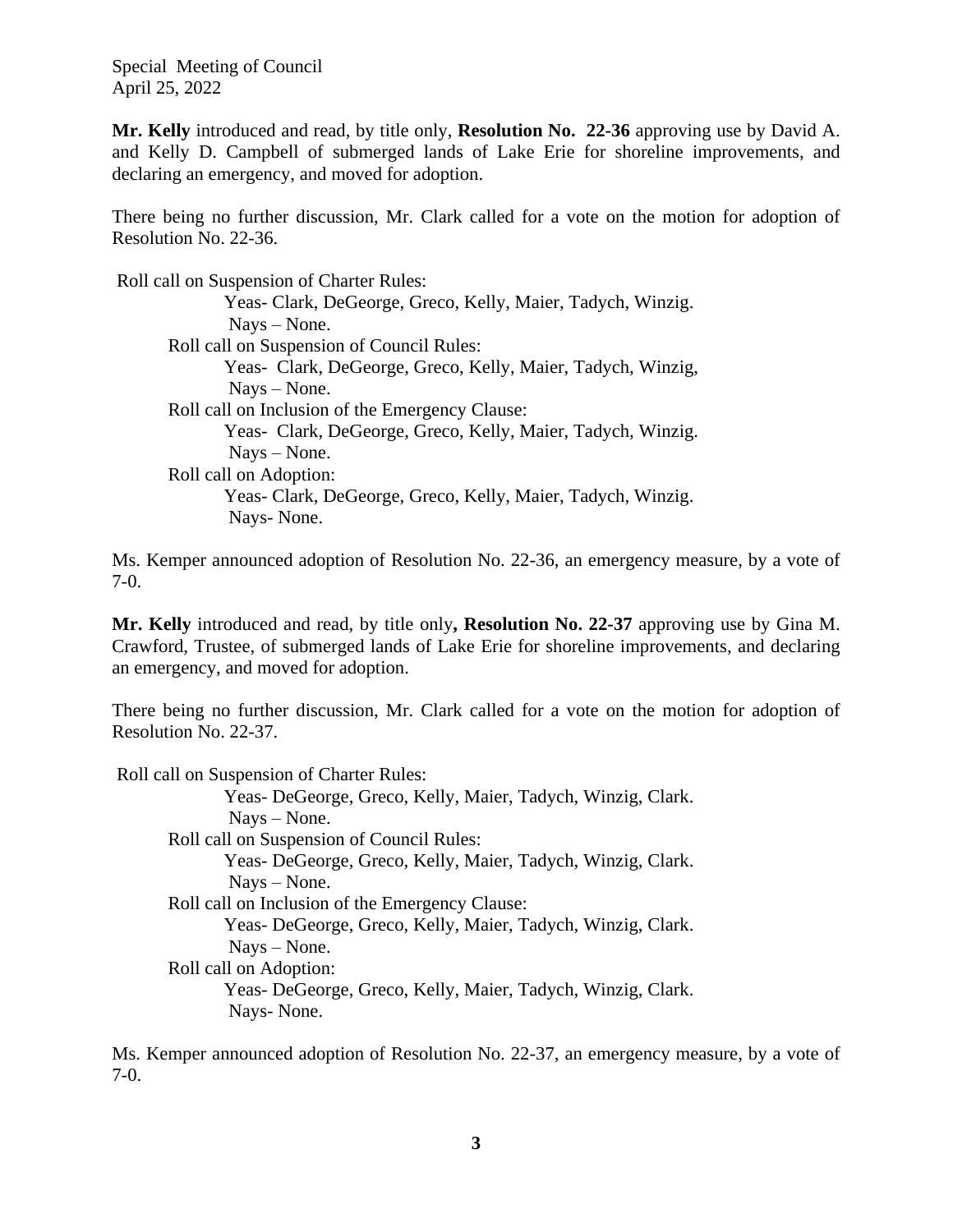**Mr. Kelly** introduced and read, by title only**, Resolution No. 22-38** approving use by Amy A. Bircher of submerged lands of Lake Erie for shoreline improvements, and declaring an emergency, and moved for adoption.

There being no further discussion, Mr. Clark called for a vote on the motion for adoption of Resolution No. 22-38.

 Roll call on Suspension of Charter Rules: Yeas- Greco, Kelly, Maier, Tadych, Winzig, Clark, DeGeorge. Nays – None. Roll call on Suspension of Council Rules: Yeas- Greco, Kelly, Maier, Tadych, Winzig, Clark, DeGeorge. Nays – None. Roll call on Inclusion of the Emergency Clause: Yeas- Greco, Kelly, Maier, Tadych, Winzig, Clark, DeGeorge. Nays – None. Roll call on Adoption: Yeas- Greco, Kelly, Maier, Tadych, Winzig, Clark, DeGeorge. Nays- None.

Ms. Kemper announced adoption of Resolution No. 22-38, an emergency measure, by a vote of 7-0.

**Mr. Kelly** introduced and read, by title only, **Resolution No. 22-39** approving use by Patrick J. Marron of submerged lands of Lake Erie for shoreline improvements, and declaring an emergency, and moved for adoption.

There being no further discussion, Mr. Clark called for a vote on the motion for adoption of Resolution No. 22-39.

 Roll call on Suspension of Charter Rules: Yeas- Kelly, Maier, Tadych, Winzig, Clark, DeGeorge. Greco. Nays – None. Roll call on Suspension of Council Rules: Yeas- Kelly, Maier, Tadych, Winzig, Clark, DeGeorge, Greco. Nays – None. Roll call on Inclusion of the Emergency Clause: Yeas- Kelly, Maier, Tadych, Winzig, Clark, DeGeorge, Greco. Nays – None. Roll call on Adoption: Yeas- Kelly, Maier, Tadych, Winzig, Clark, DeGeorge, Greco. Nays- None.

Ms. Kemper announced adoption of Resolution No. 22-39, an emergency measure, by a vote of 7-0.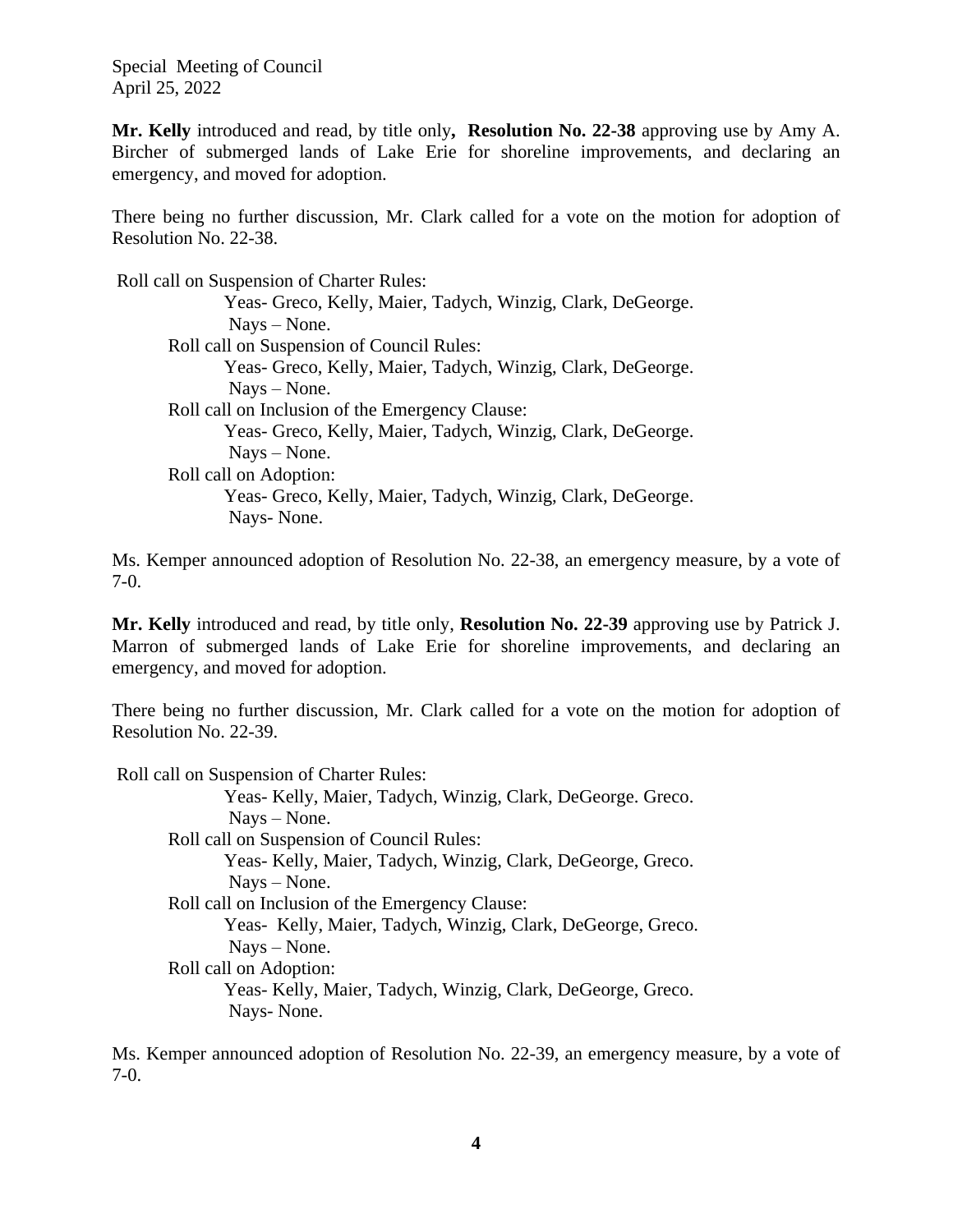**Mr. Kelly** introduced and read, by title only **Resolution 22-40** approving use by Martin D. Rueben of submerged lands of Lake Erie for shoreline improvements, and declaring an emergency, and moved for adoption.

There being no further discussion, Mr. Clark called for a vote on the motion for adoption of Resolution No. 22-40.

 Roll call on Suspension of Charter Rules: Yeas- Maier, Tadych, Winzig, Clark, DeGeorge, Greco, Kelly. Nays – None. Roll call on Suspension of Council Rules: Yeas- Maier, Tadych Winzig, Clark, DeGeorge, Greco, Kelly. Nays – None. Roll call on Inclusion of the Emergency Clause: Yeas- Maier, Tadych, Winzig, Clark, DeGeorge, Greco, Kelly. Nays – None. Roll call on Adoption: Yeas- Maier, Tadych, Winzig, Clark, DeGeorge, Greco, Kelly. Nays- None.

Ms. Kemper announced adoption of Resolution No. 22-40, an emergency measure, by a vote of 7-0.

**Mr. Kelly** introduced and read **Resolution 22-41** approving use by JHBR Holdings LLC of submerged lands of Lake Erie for shoreline improvements, and declaring an emergency, and moved for adoption.

There being no further discussion, Mr. Clark called for a vote on the motion for adoption of Resolution No. 22-41.

Roll call on Suspension of Charter Rules:

Yeas- Tadych, Winzig, Clark, DeGeorge, Greco, Kelly, Maier. Nays – None. Roll call on Suspension of Council Rules: Yeas- Tadych, Winzig, Clark, DeGeorge, Greco, Kelly, Maier. Nays – None. Roll call on Inclusion of the Emergency Clause: Yeas- Tadych, Winzig, Clark, DeGeorge, Greco, Kelly, Maier. Nays – None. Roll call on Adoption: Yeas- Tadych, Winzig, Clark, DeGeorge, Greco, Kelly, Maier. Nays- None.

Ms. Kemper announced adoption of Resolution No. 22-41, an emergency measure, by a vote of 7-0.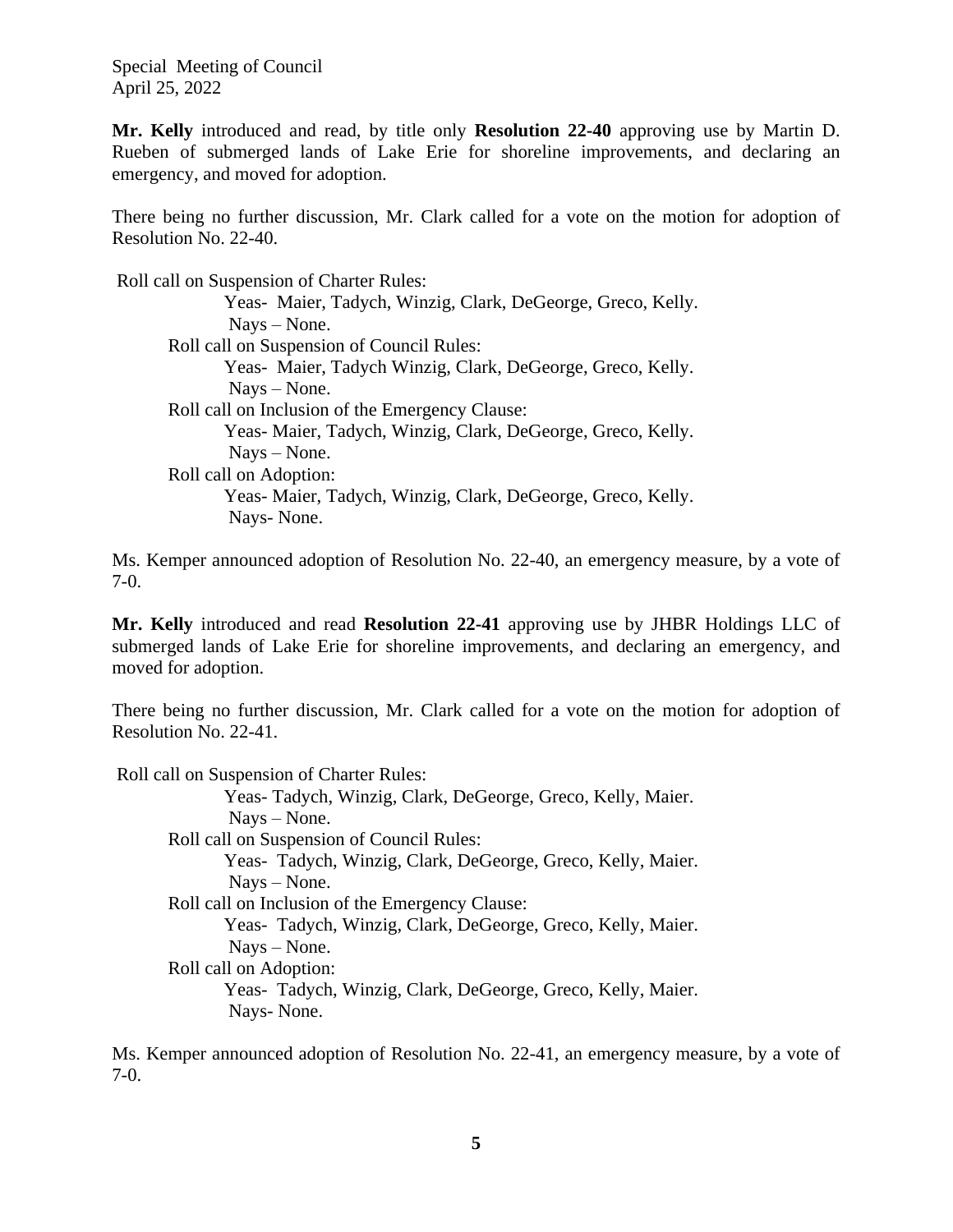**Mr. Kelly** introduced and read, by title only **Resolution No. 22-42** approving use by Edward McKeon Smith & Marlene Mary Smith of submerged lands of Lake Erie for shoreline improvements, and declaring an emergency, and moved for adoption.

There being no further discussion, Mr. Clark called for a vote on the motion for adoption of Resolution No. 22-42.

 Roll call on Suspension of Charter Rules: Yeas- Winzig, Clark, DeGeorge, Greco, Kelly, Maier, Tadych. Nays – None. Roll call on Suspension of Council Rules: Yeas- Winzig, Clark, DeGeorge, Greco, Kelly, Maier, Tadych. Nays – None. Roll call on Inclusion of the Emergency Clause: Yeas- Winzig, Clark, DeGeorge, Greco, Kelly, Maier, Tadych. Nays – None. Roll call on Adoption: Yeas- Winzig, Clark, DeGeorge, Greco, Kelly, Maier, Tadych. Nays- None.

Ms. Kemper announced adoption of Resolution No. 22-42, an emergency measure, by a vote of 7-0.

**Mr. Kelly** introduced and read, by title only, a Resolution approving use by Lance S. Smith and Amy J. Smernoff-Smith of submerged lands of Lake Erie for shoreline improvements, and declaring an emergency, and moved for adoption.

Mr. Greco noted that the copy of the property description submitted by the engineer lists the name as Lance S. Smith and Amy J. Smith-Smernoff. Ms. Maier checked the county records through her phone and stated that the property changed owners on April 12, 2022 and there is a new owner listed.

Mr. Clark stated that the resolution will be re-introduced on Monday, May 2, 2022 after clarification with the engineer who submitted the request.

**Mr. Kelly** introduced and read, by title only, **Resolution 22-43** approving use by Allison A. Marino of submerged lands of Lake Erie for shoreline improvements, and declaring an emergency, and moved for adoption.

There being no further discussion, Mr. Clark called for a vote on the motion for adoption of Resolution No. 22-43.

Roll call on Suspension of Charter Rules:

Yeas- Clark, DeGeorge, Greco, Kelly, Maier, Tadych, Winzig. Nays – None. Roll call on Suspension of Council Rules: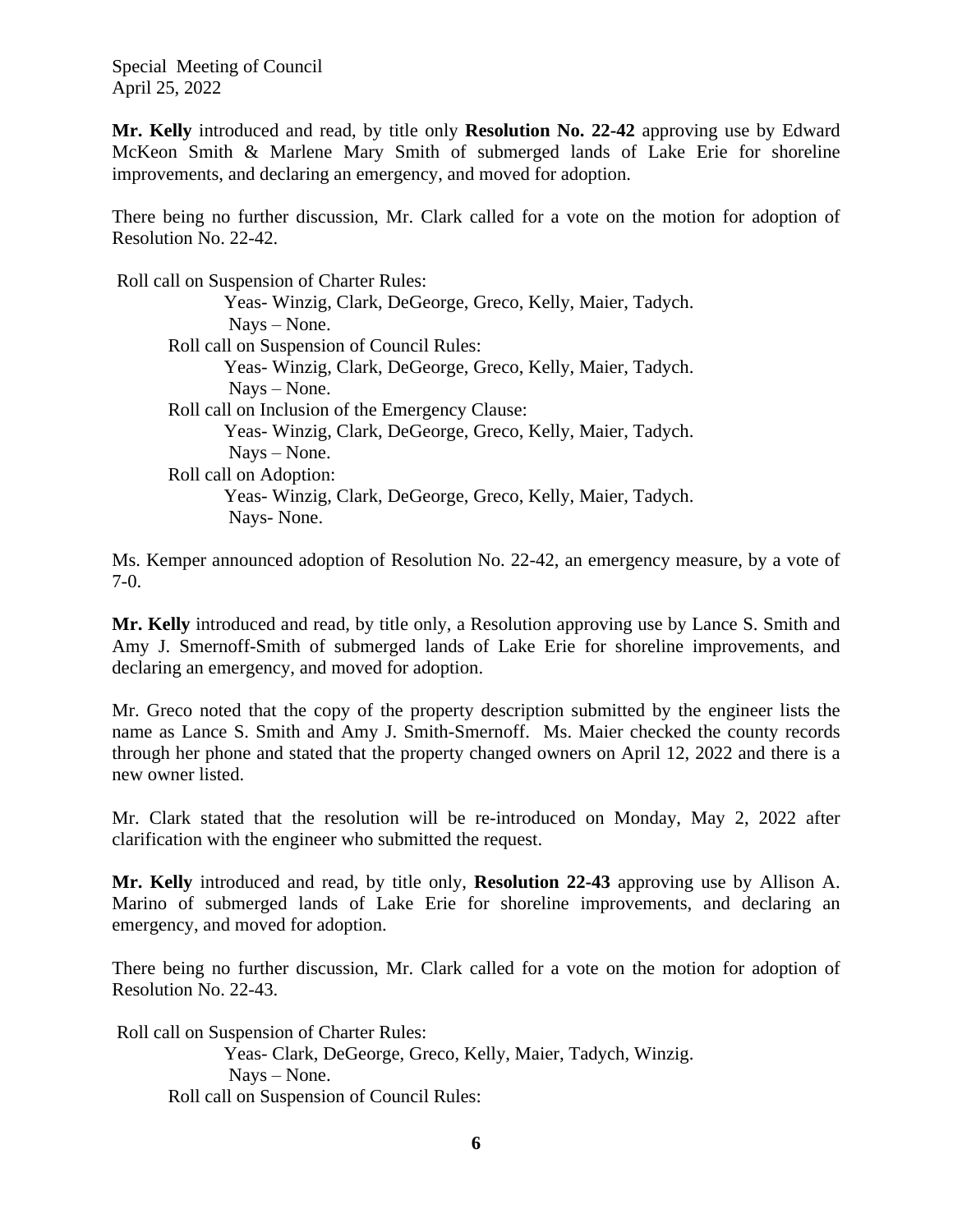Yeas- Clark, DeGeorge, Greco, Kelly, Maier, Tadych, Winzig. Nays – None. Roll call on Inclusion of the Emergency Clause: Yeas- Clark, DeGeorge, Greco, Kelly, Maier, Tadych, Winzig. Nays – None. Roll call on Adoption: Yeas- Clark, DeGeorge, Greco, Kelly, Maier, Tadych, Winzig. Nays- None.

Ms. Kemper announced adoption of Resolution No. 22-43, an emergency measure, by a vote of 7-0.

**Ms. Maier** suggested removing the next resolution on the agenda approving use by Bay View Park Beach Association of submerged lands of Lake Erie for shoreline improvements, and declaring an emergency, for consideration this evening because it encompasses the parcels of the resolution for Lance S. Smith and Amy Smernoff-Smith that was removed due to new ownership.

**Motion** by **Tadych** to acknowledge receipt of the March 2022 Financial Reports of the City of Bay Village prepared by Finance Director Renee Mahoney.

# **Motion carried 7-0.**

**Mr. Tadych** introduced and read, by title only, **Resolution 22-44** certifying unpaid sewer rental and refuse collection charges to the Cuyahoga County Fiscal Officer for collection, and declaring an emergency, and moved for adoption.

Mr. Greco asked if the City sends out the notices to the residents.

Mrs. Mahoney stated that unpaid sewer bills at the end of August are sent to the County. Notices to the residents are not sent.

There being no further discussion, Mr. Clark called for a vote on the motion for adoption of Resolution No. 22-44.

 Roll call on Suspension of Charter Rules: Yeas- DeGeorge, Greco, Kelly, Maier, Tadych, Winzig, Clark. Nays – None. Roll call on Suspension of Council Rules: Yeas- DeGeorge, Greco, Kelly, Maier, Tadych, Winzig, Clark. Nays – None. Roll call on Inclusion of the Emergency Clause: Yeas- DeGeorge, Greco, Kelly, Maier, Tadych, Winzig, Clark. Nays – None. Roll call on Adoption: Yeas- DeGeorge, Greco, Kelly, Maier, Tadych, Winzig, Clark.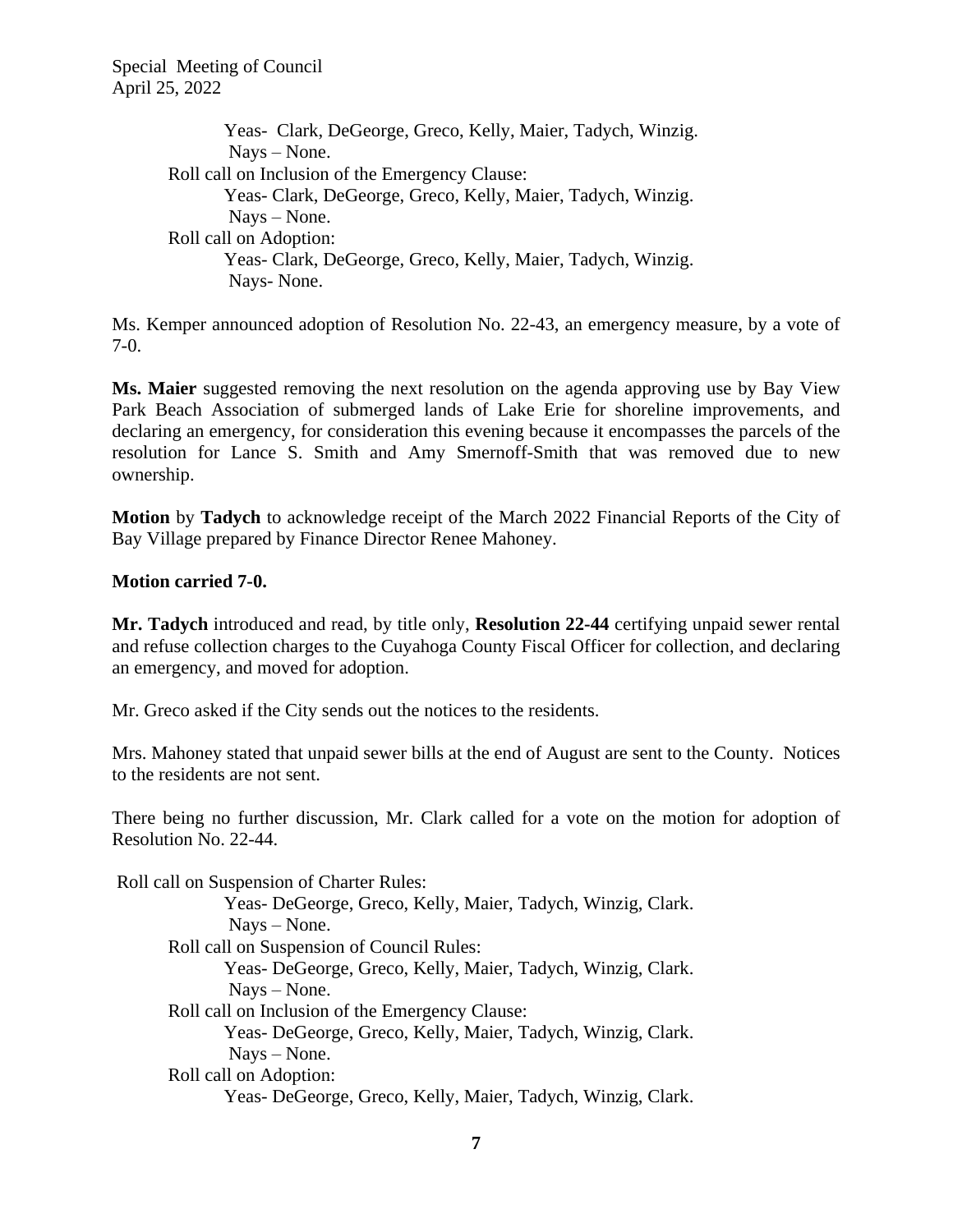#### Nays- None.

Ms. Kemper announced adoption of Resolution No. 22-44, an emergency measure, by a vote of 7-0.

**Mr. Tadych** introduced and read, by title only, **Resolution No. 22-45** certifying unpaid grass cutting and cleaning charges to the Cuyahoga County Fiscal Officer for collection, and declaring an emergency, and moved for adoption.

here being no further discussion, Mr. Clark called for a vote on the motion for adoption of Resolution No. 22-45.

Roll call on Suspension of Charter Rules:

Yeas- Greco, Kelly, Maier, Tadych, Winzig, Clark, DeGeorge. Nays – None. Roll call on Suspension of Council Rules: Yeas- Greco, Kelly, Maier, Tadych, Winzig, Clark, DeGeorge. Nays – None. Roll call on Inclusion of the Emergency Clause: Yeas- Greco, Kelly, Maier, Tadych, Winzig, Clark, DeGeorge. Nays – None. Roll call on Adoption: Yeas- Greco, Kelly, Maier, Tadych, Winzig, Clark, DeGeorge. Nays- None.

Ms. Kemper announced adoption of Resolution No. 22-45, an emergency measure, by a vote of 7-0.

**Mr. Tadych** introduced and read, by title only, **Resolution No. 22-46** certifying unpaid sidewalk repair and/or construction charges to the Cuyahoga County Fiscal Officer for collection, and declaring an emergency, and moved for adoption.

There being no further discussion, Mr. Clark called for a vote on the motion for adoption of Resolution No. 22-46.

 Roll call on Suspension of Charter Rules: Yeas- Kelly, Maier, Tadych, Winzig, Clark, DeGeorge, Greco. Nays – None. Roll call on Suspension of Council Rules: Yeas- Kelly, Maier, Tadych, Winzig, Clark, DeGeorge, Greco. Nays – None. Roll call on Inclusion of the Emergency Clause: Yeas- Kelly, Maier, Tadych, Winzig, Clark, DeGeorge, Greco. Nays – None. Roll call on Adoption: Yeas- Kelly, Maier, Tadych, Winzig, Clark, DeGeorge, Greco.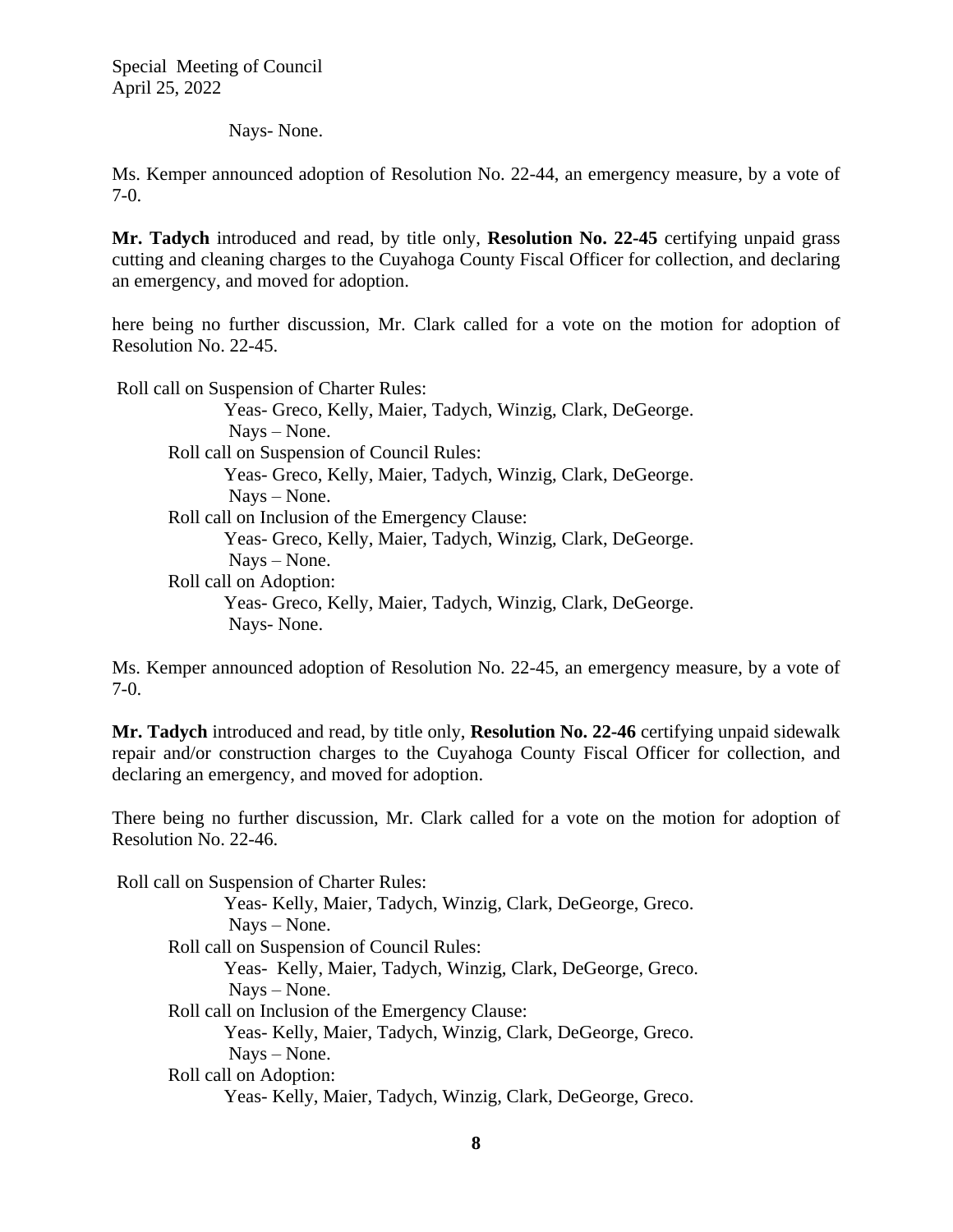#### Nays- None.

Ms. Kemper announced adoption of Resolution No. 22-46, an emergency measure, by a vote of 7-0.

**Mr. Tadych** introduced and read, by title only, **Resolution No. 22-47** certifying unpaid tree removal charges to the Cuyahoga County Fiscal Officer for collection, and declaring an emergency, and moved for adoption.

There being no further discussion, Mr. Clark called for a vote on the motion for adoption of Resolution No. 22-47.

Roll call on Suspension of Charter Rules:

Yeas- Maier, Tadych, Winzig, Clark, DeGeorge, Greco, Kelly. Nays – None. Roll call on Suspension of Council Rules: Yeas- Maier, Tadych, Winzig, Clark, DeGeorge, Greco, Kelly. Nays – None. Roll call on Inclusion of the Emergency Clause: Yeas- Maier, Tadych, Winzig, Clark, DeGeorge, Greco, Kelly. Nays – None. Roll call on Adoption: Yeas- Maier, Tadych, Winzig, Clark, DeGeorge, Greco, Kelly. Nays- None.

Ms. Kemper announced adoption of Resolution No. 22-47, an emergency measure, by a vote of 7-0.

The Fiscal Officer's Certificate in connection with the proposed issue of \$3,930,853 of notes, to be issued in anticipation of the issuance of bonds for the purpose of paying costs of (i) improving streets and related bridges by resurfacing paving and making other improvements as designated in the plans approved or to be approved by Council (\$2,887,617 of the Notes and (ii) acquiring equipment used in performing the functions of the City's Department of Public Services and Properties (\$1,043,236) of the Notes), with an estimated life or period of usefulness of the improvements of at least five years, etc., signed by Finance Director Renee Mahoney, was delivered and received by the members of Council as part of the following ordinance introduced by Mr. Tadych.

**Mr. Tadych** introduced and read, by title only, **Ordinance No. 22-48** providing for the issuance and sale of \$3,930,853 of Notes, in anticipation of the issuance of Bonds, for the purpose of paying costs of (i) improving streets and related bridges by resurfacing, paving and making other improvements as designated in the plans approved or to be approved by Council and (ii) acquiring equipment used in performing the functions of the City's Department of Public Services and Properties, and declaring an emergency.

The Clerk of Council announced that Ordinance No. 22-48 is placed on first reading.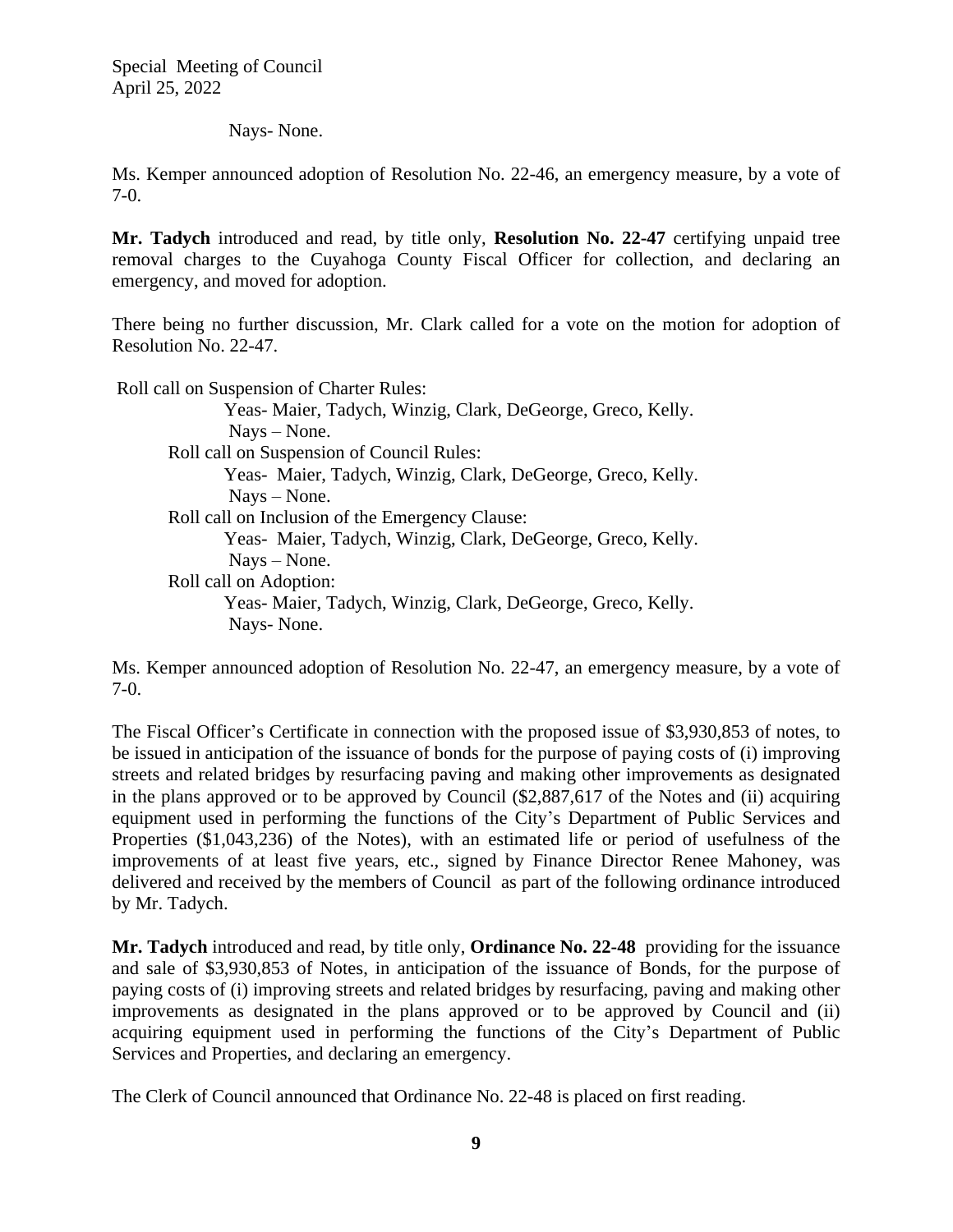The Fiscal Officer's Certificate in connection with your proposed issue of \$1,569,147 of notes (the Notes), to be issued in anticipation of the issuance of bonds (the Bonds), for the purpose of paying costs of improving streets and related bridges by resurfacing, paving and making other improvements as designated in the plans approved or to be approved by Council (the improvement), that the estimated life or period of usefulness of the improvement is at least five years, the estimated maximum maturity of the Bonds, calculated in accordance with Section 133.20 of the Revised Code, is 15 years, being my estimate of the life or period of usefulness of the improvement, and the maximum maturity of the Notes is 240 months from their date of issuance, signed by Finance Director Renee Mahoney, was delivered and received by the members of Council as part of the following ordinance introduced by Mr. Tadych.

**Mr. Tadych** introduced and read, by title only, **Ordinance No. 22-49** providing for the issuance and sale of \$1,569,147 of Notes, in anticipation of the issuance of Bonds, for the purpose of paying costs of improving streets and related bridges by resurfacing, paving and making other improvements as designated in the plans approved or to be approved by Council, and declaring an emergency.

The Clerk of Council announced that Ordinance No. 22-49 is placed on first reading.

**Mr. Tadych** introduced and read, by title only **Ordinance No. 22-50** providing for the funding of the optional redemption of certain of the City's outstanding Police Station General Obligation Bonds, Series 2011, dated as of July 1, 2011, and authorizing and directing the call for optional redemption of those bonds, and declaring an emergency.

Mr. Tadych noted that passage of this Ordinance will save the City \$45,000 in interest charges.

The Clerk of Council announced that Ordinance No. 22-50 is placed on first reading.

**Motion** by **Winzig** to grant the sign request of Saint Raphael Church, Home and School Group, for a Yard Party Sign with 2' tall letters spelling out "Saint Raphael's Teachers are STARS" broken into two even rows of lettering, each row approximately 20' long, on the front lawn of the Church, along Dover Center Road, during Teacher Appreciation Week of May 2 to May 6, 2022.

# **Motion carried 7-0.**

**Motion** by **Winzig** to grant the sign request of Saint Raphael Church, Encounter Mary Ministry, for a temporary sign, 8' x 3' (banner anchored on each end by metal fence posts) stating "Praying Together Strengthens Families," on the lawn in front of the church along Dover Center Road (not on tree lawn), from May 6 to May 15, June 6 to June 14, July 6 to July 14, August 5 to August 15, September 6 to September 15, October 6 to October 14.

Ms. DeGeorge asked if it is something new that approval is being requested for a sign to be installed on a monthly basis.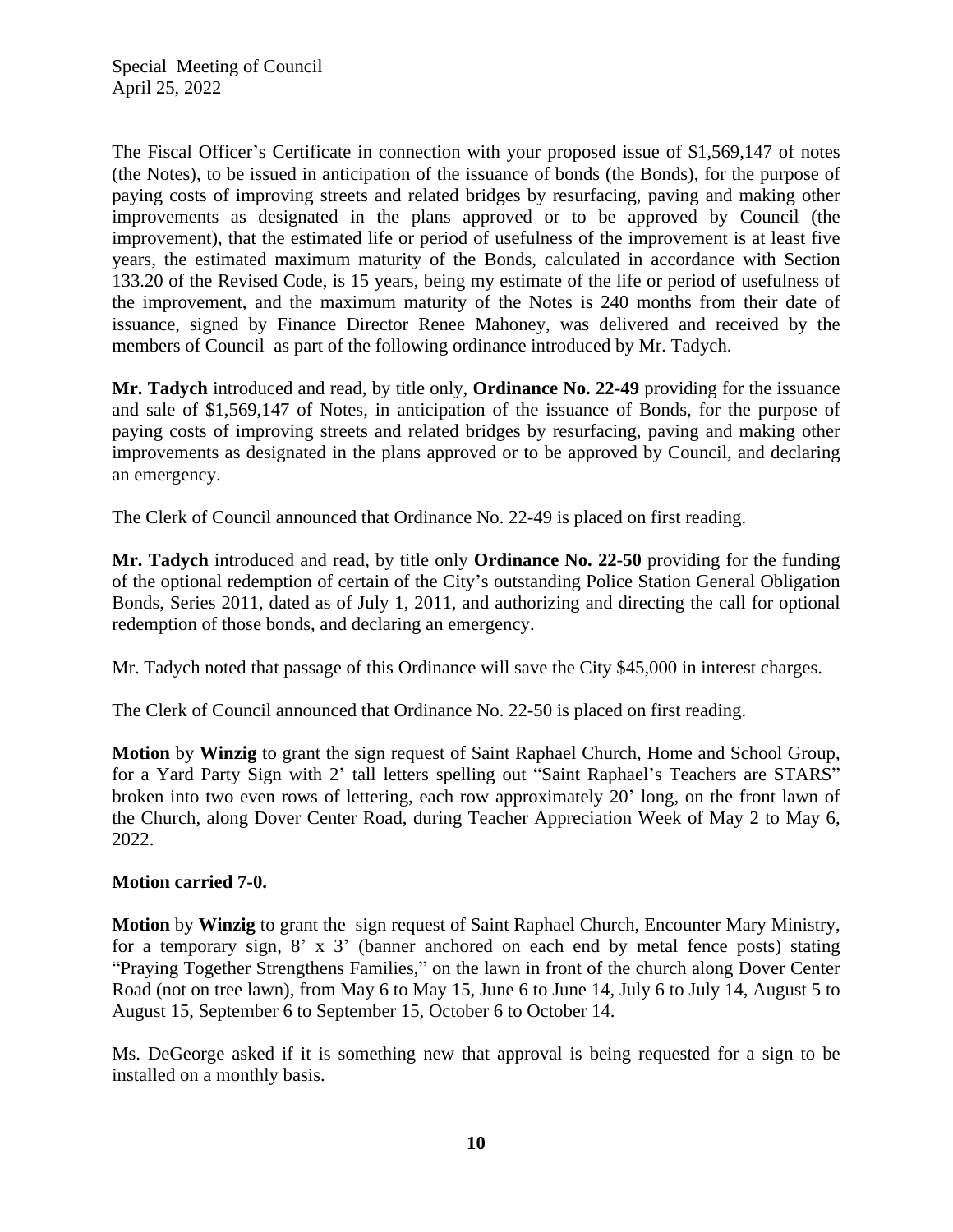Mr. Winzig stated that this is something new for St. Raphael's Church. This will be a program run on a monthly basis between May and October.

# **Motion carried.**

6-0-1 abstention by Mr. Winzig.

**Ms. Maier** introduced and read **Ordinance No. 22-51** authorizing a contract with Industrial Surface Sealer, Inc. to repair and reseal the Cahoon Park Tennis Courts, and declaring an emergency, and moved for adoption.

There being no further discussion, Mr. Clark called for a vote on the motion for adoption of Ordinance No. 22-51.

 Roll call on Suspension of Charter Rules: Yeas- Tadych, Winzig, Clark, DeGeorge, Greco, Kelly, Maier. Nays – None. Roll call on Suspension of Council Rules: Yeas- Tadych, Winzig, Clark, DeGeorge, Greco, Kelly, Maier. Nays – None. Roll call on Inclusion of the Emergency Clause: Yeas- Tadych, Winzig, Clark, DeGeorge, Greco, Kelly, Maier. Nays – None. Roll call on Adoption: Yeas- Tadych, Winzig, Clark, DeGeorge, Greco, Kelly, Maier. Nays- None.

Ms. Kemper announced adoption of Ordinance No. 22-51, an emergency measure, by a vote of 7-0.

# **Audience**

There were no comments from the audience this evening.

# **Miscellaneous**

**Mr. Clark** noted the community events occurring this Saturday, April 30, 2022 including Shredding Day from 9 a.m. to 12 Noon in Cahoon Memorial Park which will include electronic shredding and Habitat for Humanity collections. An additional drop off day of hazardous waste items will also be held this Saturday at the Service Garage, from 9 a.m. to 12 Noon. The grand opening of the new Bay Library will be held on Saturday, April 30 from 2 p.m. to 5 p.m.

The next meeting of Council will be held on Monday, May 2, 2022 at 7 p.m. for the Committee Session, immediately followed by the Regular Meeting of Council.

**Ms. DeGeorge** asked when National Pill Take-Back Day will be held.